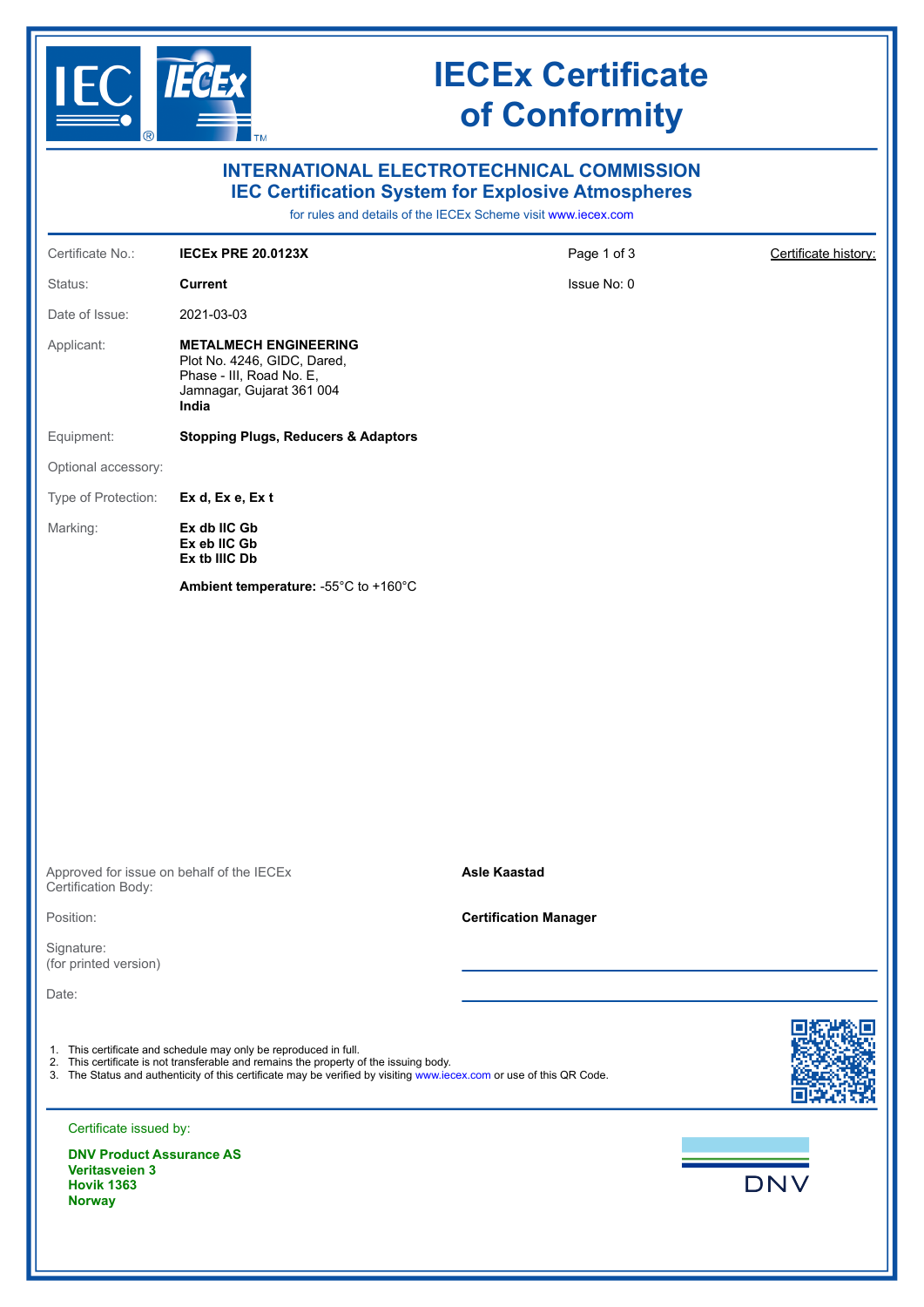

# **IECEx Certificate of Conformity**

Certificate No.: **IECEx PRE 20.0123X** Date of issue: 2021-03-03 Page 2 of 3 Issue No: 0 Manufacturer: **METALMECH ENGINEERING** Plot No. 4246, GIDC, Dared, Phase - III, Road No. E, Jamnagar, Gujarat 361 004 **India** Additional manufacturing locations: This certificate is issued as verification that a sample(s), representative of production, was assessed and tested and found to comply with the IEC Standard list below and that the manufacturer's quality system, relating to the Ex products covered by this certificate, was assessed and found to comply with the IECEx Quality system requirements.This certificate is granted subject to the conditions as set out in IECEx Scheme Rules, IECEx 02 and Operational Documents as amended **STANDARDS** : The equipment and any acceptable variations to it specified in the schedule of this certificate and the identified documents, was found to comply with the following standards **IEC 60079-0:2017** Edition:7.0 Explosive atmospheres - Part 0: Equipment - General requirements **IEC 60079-1:2014-06** Explosive atmospheres - Part 1: Equipment protection by flameproof enclosures "d" Edition:7.0 **IEC 60079-31:2013** Explosive atmospheres - Part 31: Equipment dust ignition protection by enclosure "t" Edition:2 **IEC 60079-7:2017** Edition:5.1 Explosive atmospheres - Part 7: Equipment protection by increased safety "e" This Certificate **does not** indicate compliance with safety and performance requirements other than those expressly included in the Standards listed above.

## **TEST & ASSESSMENT REPORTS:**

A sample(s) of the equipment listed has successfully met the examination and test requirements as recorded in:

Test Report:

[NO/PRE/ExTR20.0128/00](https://www.iecex-certs.com/deliverables/REPORT/69796/view)

#### Quality Assessment Report:

[NO/PRE/QAR20.0014/00](https://www.iecex-certs.com/deliverables/REPORT/69167/view)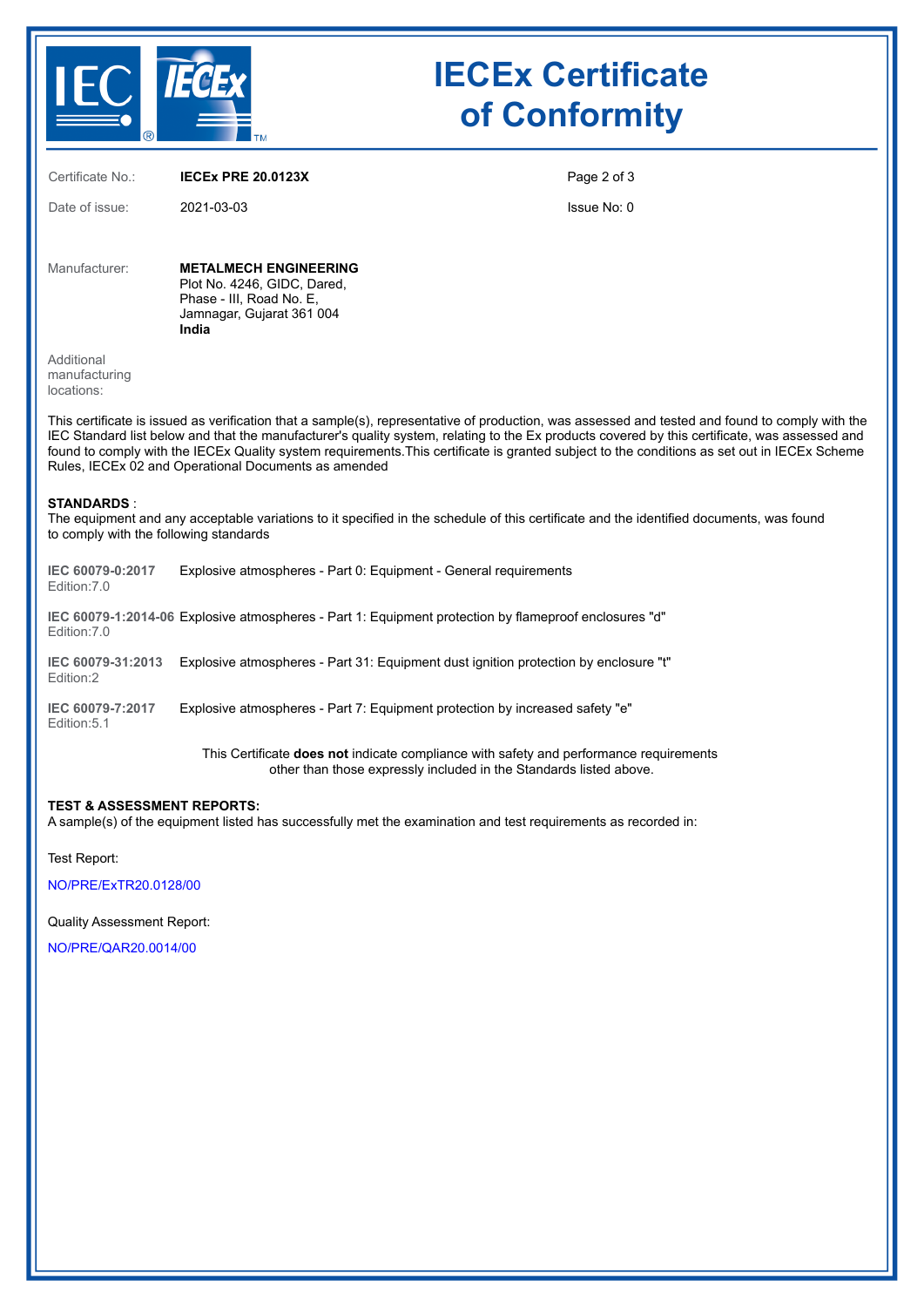

# **IECEx Certificate of Conformity**

Certificate No.: **IECEx PRE 20.0123X**

Date of issue: 2021-03-03

Page 3 of 3

Issue No: 0

### **EQUIPMENT:**

Equipment and systems covered by this Certificate are as follows:

Stopping plugs, Type MM-EX PLG<sup>\*\*</sup> \*\* are manufactured in brass or stainless steel SS304 / SS 316L grade material comprises a solid plug with an external thread form as indicated in below type nomenclature.

MM-EX PLG \*M \*\* type stopping plugs are mushroom head plugs used for blanking un-used metric entries in the Ex certified equipment. The head plug is tightened with the use of an Allen key on the external hexagon recess. The mushroom head stopping plug is fitted with silicone O-ring secured in a groove under the head of the stopping plug for ingress protection IP66 / IP68.

MM-EX PLG \*N \*\* type stopping plugs are shoulder less cylindrical plugs with external threads along their length used for blanking un-used NPT entries in the Ex certified equipment. The head contains hexagonal recessed socket to allow fitting and removal.

Adaptors Type MM-EX AD<sup>\*\*</sup> \*\* \*\* and Reducers Type MM-EX RD<sup>\*\*</sup> \*\* \*\* are manufactured in brass or stainless steel SS304 / SS 316L grade material comprises a hollow hexagonal body with male and female coaxial threads.

When structured as an adaptor, the female thread is larger than the male thread. When structured as a reducer the female thread is smaller than the male thread.

The adaptors and reducers with male cylindrical metric threads are fitted with an O ring mounted in a groove in the face of the hexagon on the male thread side for ingress protection IP66/ IP68.

#### **SPECIFIC CONDITIONS OF USE: YES as shown below:**

- 1. Stopping plugs must not be used with a thread adaptor or reducer in flameproof applications.
- 2. O ring must be trapped between the enclosure face and the head of the mushroom head metric threaded stopping plugs and hexagonal face of the metric threaded reducers and adaptors to ensure ingress protection level of IP66/ IP68 (1.5 meter below the surface of water for 2 hours).
- 3. The service temperature of the stopping plugs, reducers and adaptors is limited to -55°C to + 160°C.
- 4. The stopping plugs, reducers and adaptors should be tightened to the torque declared in the installation instructions. 5. When the stopping plugs, reducers and adaptors are used for increased safety or dust protection in a plain hole, the hole in the enclosure must not be greater than 0.5mm above the major diameter of the male thread and the stopping plugs, reducer and adaptor must be secured with a locknut. The female threads of the reducer and adaptor are to be sealed, in accordance with IEC 60079-14, to maintain the ingress protection rating of the associated enclosure.
- 6. When the stopping plugs, reducers and adaptors are fitted in threaded holes, the sealing face of the enclosure shall be smooth, the threaded hole shall be perpendicular to the wall of the enclosure, The female threads of the reducer and adaptor are to be sealed, in accordance with IEC 60079-14, to maintain the ingress protection rating of the associated enclosure.

#### **Annex:**

[Annex to certificate IECEx PRE 20.0123X\\_1.pdf](https://www.iecex-certs.com/deliverables/CERT/51307/view)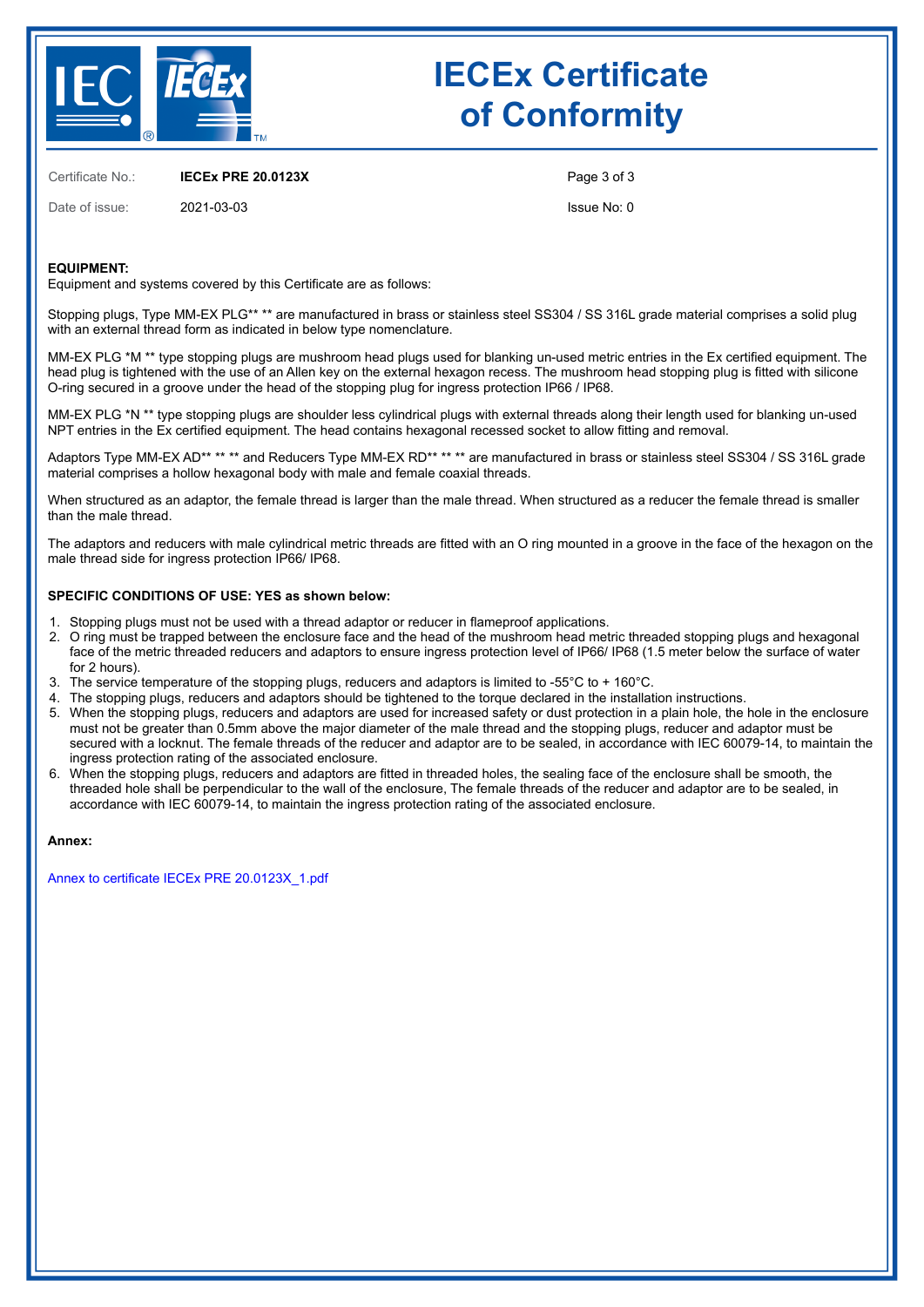

## **Annex to certificate: IECEx PRE 20.0123X**

## **Type Designation**

- 1. MM-EX PLG \*\* \*\*
- 2. MM-EX RD \*\* \*\* \*\*
- 3. MM-EX AD \*\* \*\* \*\*

# **Model Nomenclature of Stopping Plugs:**



# **Model Nomenclature of Reducers:**



#### **Model Nomenclature of Adaptors:**